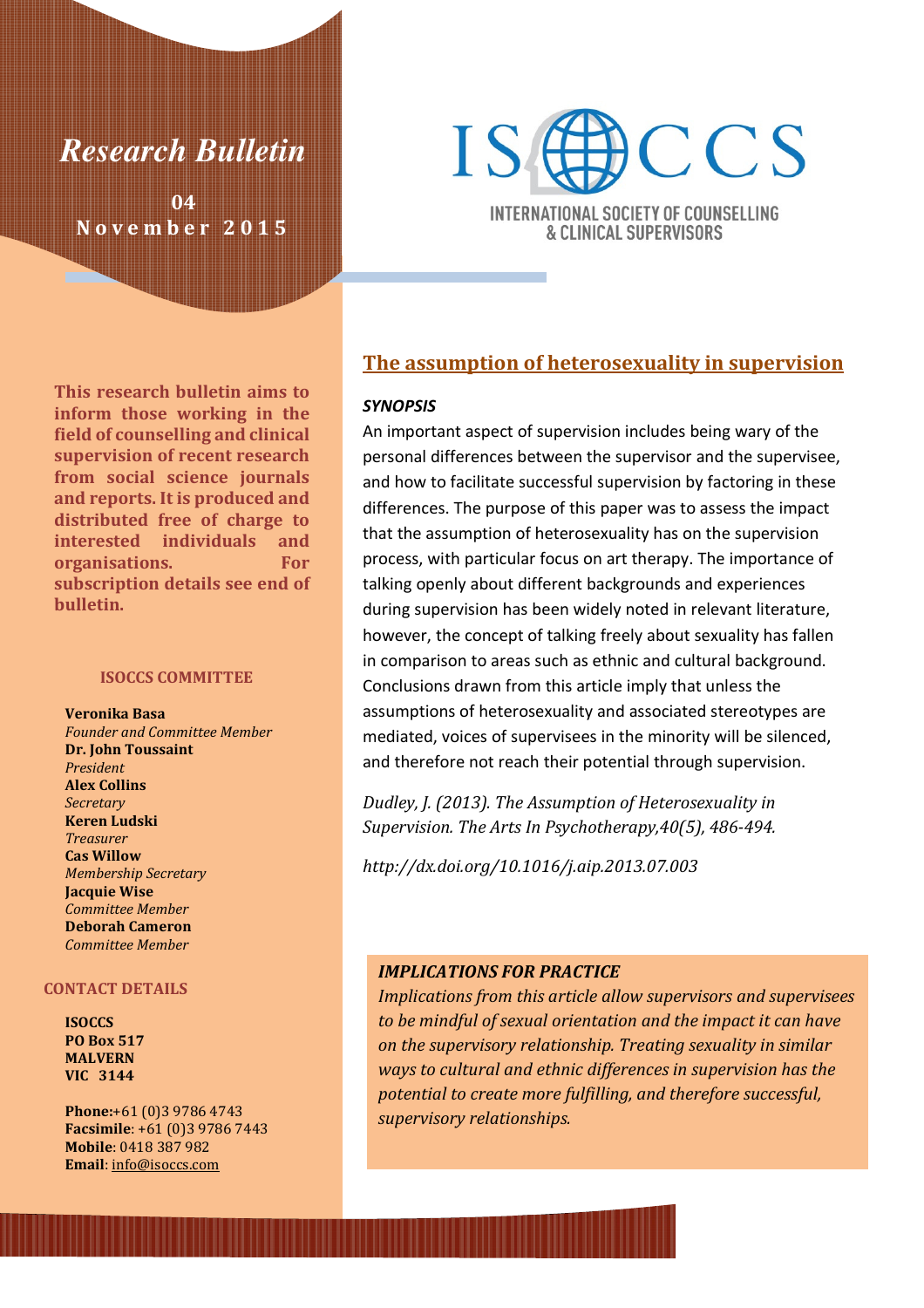# Ethics in Supervision: Consideration of the Supervisory Alliance and Countertransference Management of Psychology Doctoral Students

### SYNOPSIS

Countertransference in psychology refers to a situation where a therapist develops positive or negative feelings towards a client. Obviously countertransference can be seriously detrimental to the therapeutic relationship and supervision is one area where countertransference can be combated. The authors of this paper aimed to assess the impact that the supervisory alliance has on countertransference disclosures of psychology doctoral students. The researchers implemented an online survey to study the supervisory alliance's impact on countertransference. Results indicate that a positive supervisory alliance positively influences both a trainee's comfort and likelihood of disclosing countertransference reactions. These findings emphasize the critical importance of the supervisory alliance in creating and fostering a supportive environment for supervision.

Pakdaman, S., Shafranske, E., & Falender, C. (2014). Ethics in Supervision: Consideration of the Supervisory Alliance and Countertransference Management of Psychology Doctoral Students. Ethics & Behavior, 25(5), 427-441.

http://dx.doi.org/10.1080/10508422.2014.947415

### IMPLICATIONS FOR PRACTICE

Obviously countertransference is highly detrimental to both the counselling and supervisory processes, so any strategy that aides in the mediation of countertransference is extremely important. From these results, supervisors and supervisees alike can know that positive supervisory relationships can moderate the danger of countertransference and add this information to the list of reasons to maintain a strong supervisory relationship.

## Issues in the Development of e-supervision in Professional Psychology: A Review

### SYNOPSIS

Given that the demand for clinical supervision is growing, the challenges that exist for rurally based psychology trainees are set to increase. This study aims to investigate the current limitations of esupervision, and how a new application can overcome these limitations. This new e-supervision application provides online access to a database of clinical supervisors and peers for trainees to search, contact and meet, with additional document sharing and video annotation tools to support standard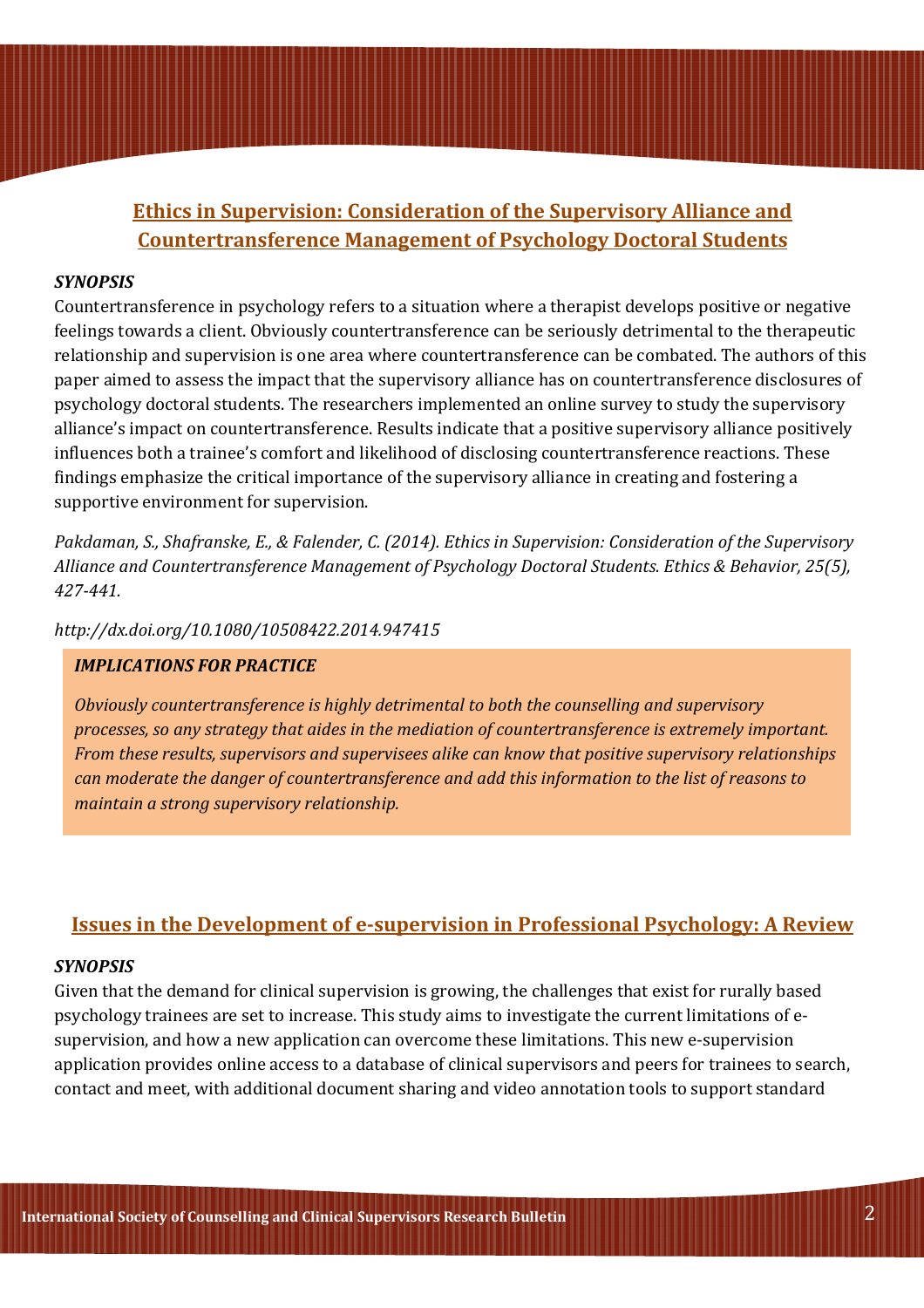supervision activities. Authors of this article conclude that the most prevalent issues surrounding an esupervision application are focussed on security, confidentiality and verification of users.

Deane, F., Gonsalvez, C., Blackman, R., Saffioti, D., & Andresen, R. (2015). Issues in the Development of esupervision in Professional Psychology: A Review. Australian Psychologist, 50(3), 241-247.

http://dx.doi.org/10.1111/ap.12107

### IMPLICATIONS FOR PRACTICE

Implications from this review have far reaching consequences for supervisees and supervisors alike. Supervisees who currently reside, or wish to work, in remote areas would benefit greatly from an esupervisory system that would allow them to receive appropriate training without hours of travel. Similarly, supervisors who wish to supervise trainees who live far from them would greatly benefit from a secure system such as thiscommon issues.

## What can be gained through peer supervision?

#### **SYNOPSIS**

Although clinical supervision is at the core of training in most areas of psychology, it does not have to be the sole method of supervision and training. This article aims to assess the benefit that can be gained by engaging in peer supervision in tandem with professional supervision in the context of educational psychology. Through an enquiry-based learning approach, positive outcomes were found for the peer supervision group. The area's most benefitting from the addition of peer supervision were; 'development of skills and moving forward' and 'sharing, supporting and well-being'. These findings support the notion that the inclusion of peer supervision, in addition to professional supervision, facilitates not only professional growth, but also personal growth, providing a perfect complement to professional supervision.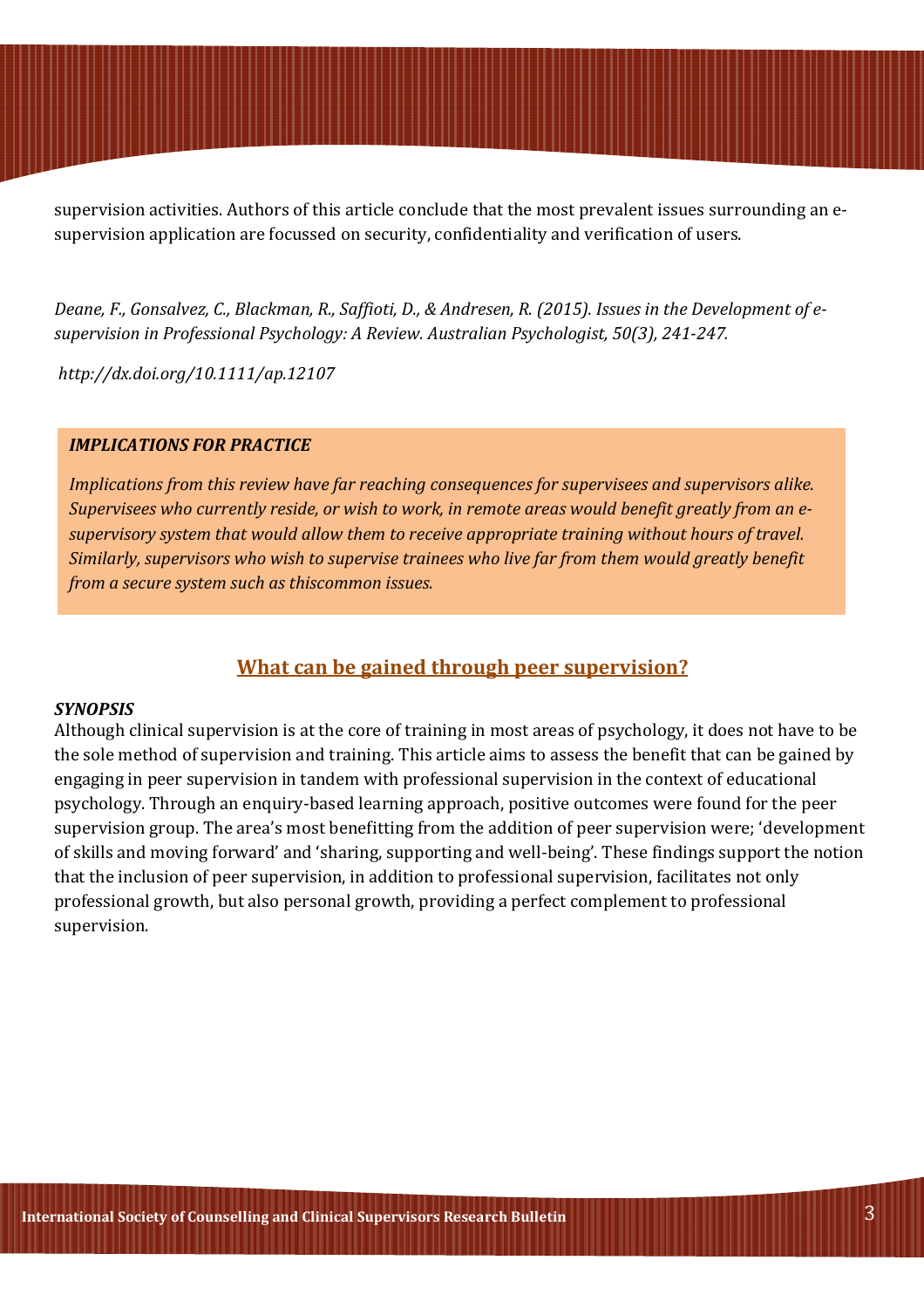Mills, F., & Swift, S. (2015). What can be gained through peer supervision?.Educational & Child Psychology, 32(3), 105-108.

### IMPLICATIONS FOR PRACTICE

The benefits of peer supervision outlined in this article have implications for both supervisees and supervisors, and the potential to create a fuller, more enriched supervisory process. Peer supervision can both improve the clinical skills of trainee psychologists as well reducing potential burnout. Supervisors may benefit too from this peer supervision as their supervisees become better suited for professional practice.

# Managing stress or enhancing wellbeing? Positive psychology's contribution to clinical supervision

### SYNOPSIS

One of the key functions of clinical supervision is to improve and restore the wellbeing of the supervisee. Despite being a crucial aspect of supervision, there are few guidelines within the literature on how to achieve wellbeing in supervision. Included in supervisory wellbeing is ensuring that professional burnout and work-related stress are minimized. The author of this study aimed to identify which aspects of positive psychology could aide in ensuring wellbeing in clinical supervision. The outcomes of this article suggest that work engagement, self-efficacy, sense of coherence, flow and resilience were all important to ensuring wellbeing during the clinical supervision process.

Howard, F. (2008). Managing stress or enhancing wellbeing? Positive psychology's contributions to clinical supervision. Australian Psychologist, 43(2), 105-113.

http://dx.doi.org/10.1080/00050060801978647

#### IMPLICATIONS FOR PRACTICE

These findings provide potential avenues for supervision interventions that go beyond the traditional review of self-care and stress management, seeking to extend the wellbeing of supervisees and supervisors alike. By applying positive psychology principles to the supervision process, supervisees and supervisors are able to better preserve their wellbeing and reduce cases of stress and burnout. All those involved in clinical supervision should be sensitive to the signs of, and remedies to, stress and burnout, and the addition of positive psychology strategies provide a good avenue for mediating these common issues.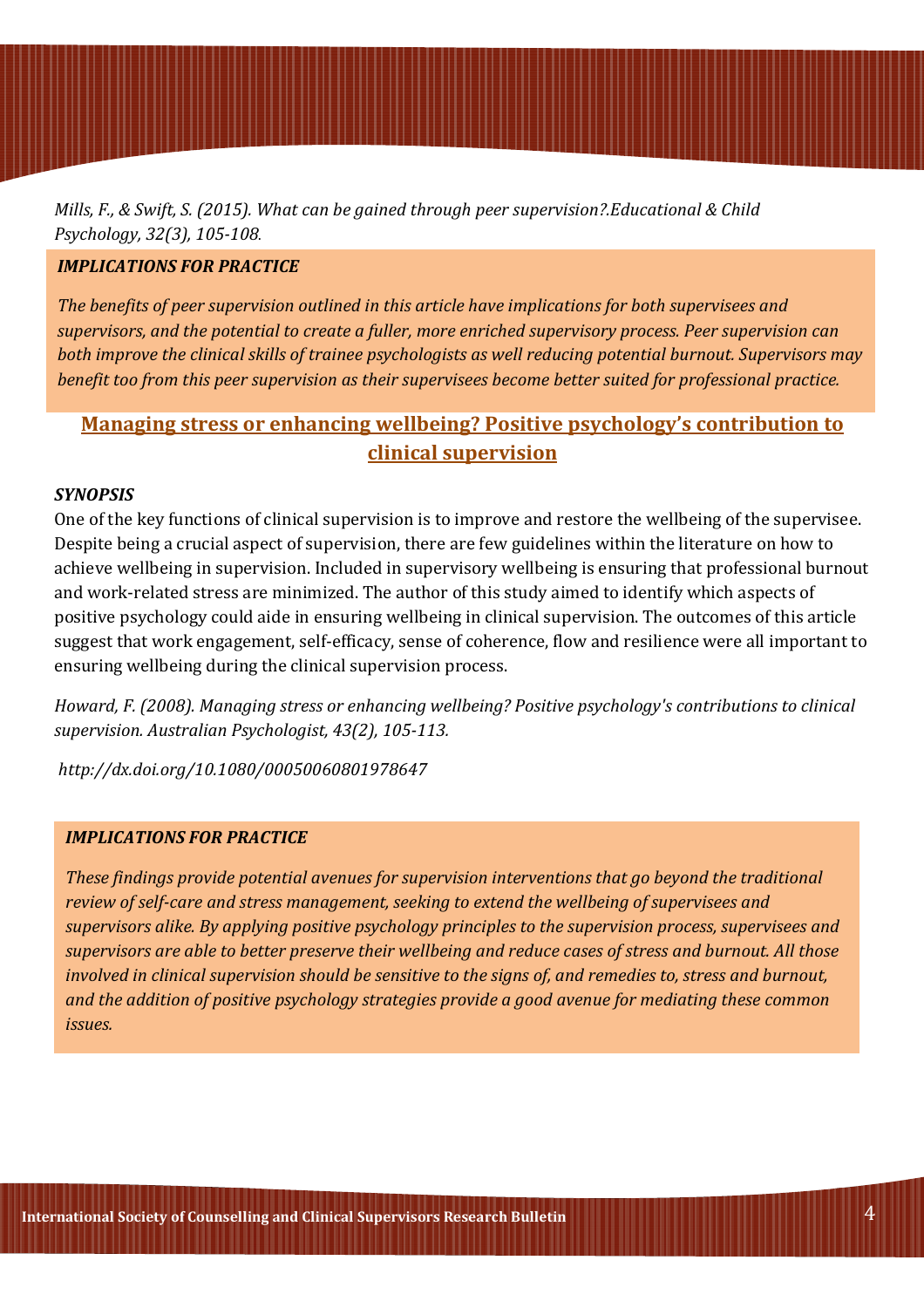# From New Vistas to Life Lines: Psychologists' Satisfaction with Supervision and Confidence in Supervising

## **SYNOPSIS**

Satisfaction is a key aspect that affects the success of the supervision process, as is the confidence of the supervisor. The purpose of this study was to identify the factors that are related to both satisfaction when receiving supervision, and confidence when providing supervision, within the context of Irish psychologists. Results from this study that although the majority of psychologists attend supervision, the rate in which they attend is low. The key finding of this research indicates that the most important aspects of satisfaction when receiving supervision are; more frequent clinical supervision, participation in external, individual clinical supervision and a safe and trustworthy supervisory relationship. Results from this study also indicate that only 40% of those who administer clinical supervision felt confident doing so. Key attributes to becoming confident in providing supervision include; experience as a psychologist, receiving training in providing supervision, experience as a supervisor, and confidence as a therapist.

McMahon, A., & Errity, D. (2013). From New Vistas to Life Lines: Psychologists' Satisfaction with Supervision and Confidence in Supervising. Clinical Psychology & Psychotherapy, 21(3), 264-275.

http://dx.doi.org/10.1002/cpp.1835

## IMPLICATIONS FOR PRACTICE

The most striking implication from this study is that although the majority of psychologists attend supervision, attendance is low. Given that attendance of clinical supervision leads to higher satisfaction and confidence, greater attendance to supervision can lead to higher quality supervision. Greater satisfaction and confidence in supervision can lead to greater therapeutic skills and therefore more confidence in a practitioner's clinical ability. Overall, the authors of this study indicate that higher attendance of clinical supervision can lead to higher quality supervision and practice.

# Clinical Supervision of Psychotherapy: Essential Ethics Issues for Supervisors and **Supervisees**

## SYNOPSIS

The violation of ethical issues in the process of supervision can be extremely detrimental to the process, and therefore, great care must be taken to ensure that these issues are monitored. The purpose of this report was to outline the key ethical issues that face both supervisors and supervisees during the process of supervision. These issues include: informed consent and the supervision contract, supervisor and supervisee competence, attention to issues of diversity and multicultural competence, boundaries and multiple relationships in the supervision relationship, documentation and record keeping by both supervisor and supervisee, evaluation and feedback, self-care and the ongoing promotion of wellness, emergency coverage, and the ending of the supervision relationship.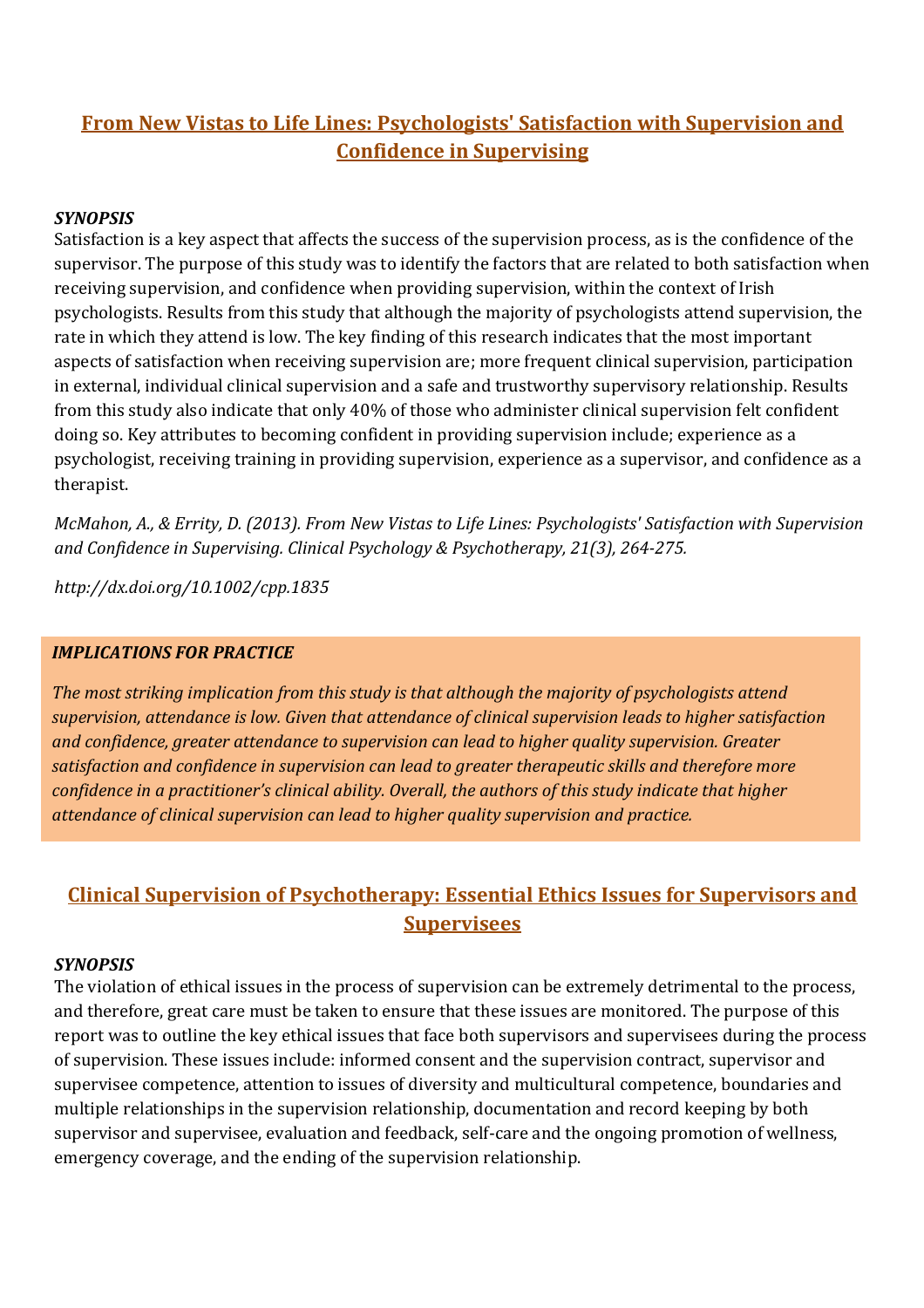Barnett, J., & Molzon, C. (2014). Clinical Supervision of Psychotherapy: Essential Ethics Issues for Supervisors and Supervisees. Journal of Clinical Psychology, 70(11), 1051-1061.

http://dx.doi.org/10.1002/jclp.22126

### IMPLICATIONS FOR PRACTICE

The implications from this report are fairly simple, however, ethical issues are a crucial aspect of supervision, and the adherence to these ethical concerns is paramount. This report provides a list of issues to be wary of to produce quality supervision for both the supervisor and supervisee. By being mindful of these ethical issues, a better-quality supervisory relationship can be forged.

## Clinical Supervision: The State of the Art

#### **SYNOPSIS**

The authors of this study set out to provide not only a list of strategies aimed at improving supervision, but also to provide a snapshot of the current state of supervision. Key elements outlined for successful supervision include: demonstrating respect for the supervisee and client, formation of a supervisory relationship, encouraging the supervisee to form new skills and provide ongoing accurate and corrective feedback to the supervisee. In terms of the state of supervision, authors indicate that improvement in supervisor training will lead to an improvement in the state of supervision. Additionally, the move towards evidence-based methods of supervision is touched on in this report.

Falender, C., & Shafranske, E. (2014). Clinical Supervision: The State of the Art. Journal Of Clinical Psychology, 70(11), 1030-1041.

http://dx.doi.org/10.1002/jclp.22124

### IMPLICATIONS FOR PRACTICE

Although examination of the current state of supervision is important, the key implication from this study comes in the form of the strategies for successful supervision. Supervisors and supervisees alike must be aware of the current strategies used for supervision. The detailed list provided by these authors provides a good framework on which to base supervision practices. It is also important to at least be aware of the current state and direction of clinical supervision. This awareness can keep supervisors and supervisees ahead of the curb in terms of the success and satisfaction of their supervisory relationship.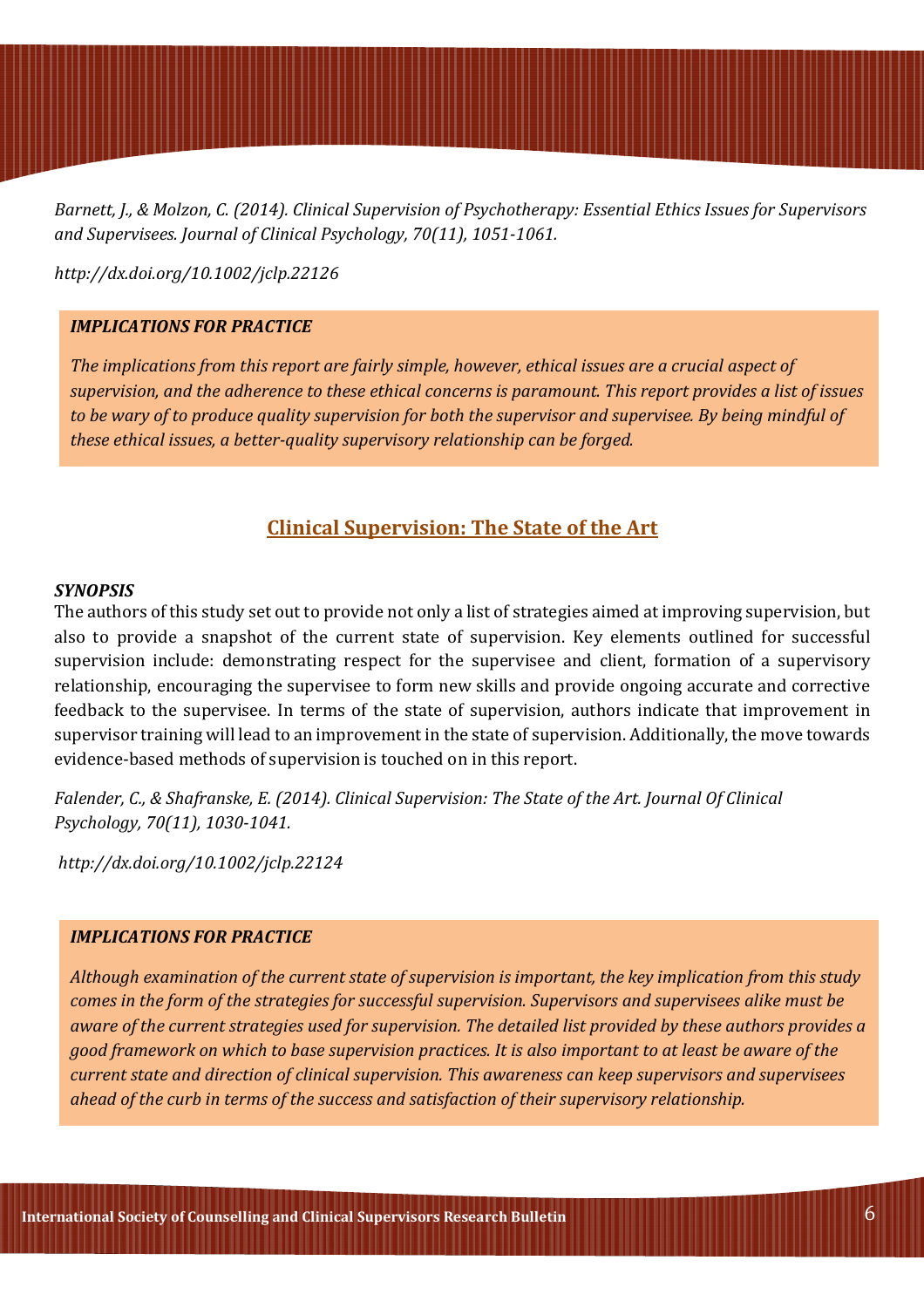# Supervisee Self-disclosure: A Clinical Psychology Perspective

### **SYNOPSIS**

The process of clinical supervision is highly reliant on the supervisee's verbal disclosure of important information and events to their supervisors. Despite the importance of this concept, very little research exists, especially within the area of clinical psychology. The aim of this study was to investigate clinical psychology supervisee's use of self-disclosure during the supervision process. Findings from this study indicate that supervisees choose to not disclose information if; they perceive it to be non-relevant, they fear negative consequences, they felt they were able to self-manage the problem.

Spence, N., Fox, J., Golding, L., & Daiches, A. (2012). Supervisee Self-disclosure: A Clinical Psychology Perspective. Clinical Psychology & Psychotherapy, 21(2), 178-192.

http://dx.doi.org/10.1002/cpp.1829

### IMPLICATIONS FOR PRACTICE

The major ramification of this study relates to knowing the reasons why supervisees may choose not to disclose information to their supervisors. Given the importance of disclosure to both the supervisory relationship and the supervision process, it is crucial to be aware of reasons that supervisees may not disclose information. Supervisors should also be aware of social psychology's impression management theory, ensuring that supervisees are not denying disclosure to maintain their supervisor's positive impression of them.

## Neuroscience Insights That Inform Clinical Supervision

#### **SYNOPSIS**

Given the prevalence of neurological concepts and approaches in psychological studies and theories, a neurological approach to clinical supervision is certainly worth assessing. The aim of this paper was to apply modern neuroscience literature to clinical supervision practices. One such neuroscience approach that can be applied to the area of clinical supervision is the teaching of the art of observation. Teaching supervisees to be aware of their bodily sensations, internal cues and affective reactions whilst engaged with a client will open up many pathways for understanding clinical processes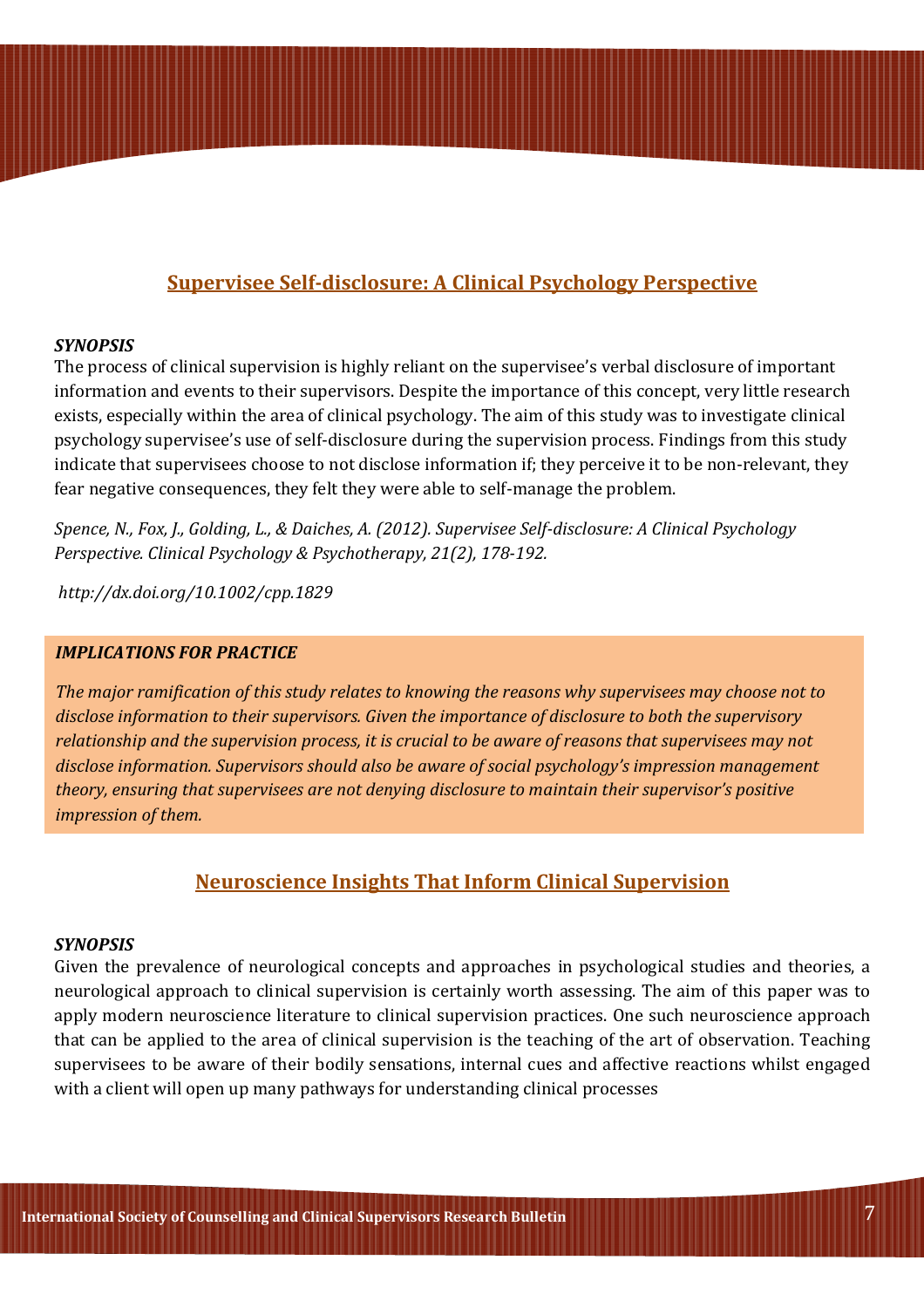Miehls, D. (2014). Neuroscience Insights That Inform Clinical Supervision. Smith College Studies In Social Work, 84(2-3), 367-384. http://dx.doi.org/10.1080/00377317.2014.924706

### IMPLICATIONS FOR PRACTICE

As therapeutic methods gradually shift to become more based around neuroscience processes, how psychotherapists are trained must also shift to reflect this. Supervisors and supervisees alike must be aware and tuned in to current trends in neuroscience, with special attention paid to the neuroscience of learning and training. If these neurological approaches can be applied to supervision, greater supervision will occur.

# Aboriginal and Torres Strait Islander Mental Health Practitioners Propose Alternative Clinical Supervision Models

#### **SYNOPSIS**

Research states that Aboriginal and Torres Strait Islander mental health practitioners have more trouble managing their workplace obligations than their non-indigenous counterparts for a number of reasons. Given this research, it is vital to assess possible alternate clinical supervision models for Indigenous practitioners. The authors of this study aimed to identify issues affecting the clinical supervision of Indigenous mental healthcare workers. Results of this study highlight a number of inadequacies with current practices that potentially lead to high levels of stress and burnout. To mediate this, it is recommended that alternate supervision models are implemented, including; the use of cultural supervisors, dual supervisors, accessibility to consultation and communities of practice for remote workers.

Nelson, J., Bennett-Levy, J., Wilson, S., Ryan, K., Rotumah, D., & Budden, W. et al. (2015). Aboriginal and Torres Strait Islander Mental Health Practitioners Propose Alternative Clinical Supervision Models. International Journal Of Mental Health, 44(1-2), 33-45.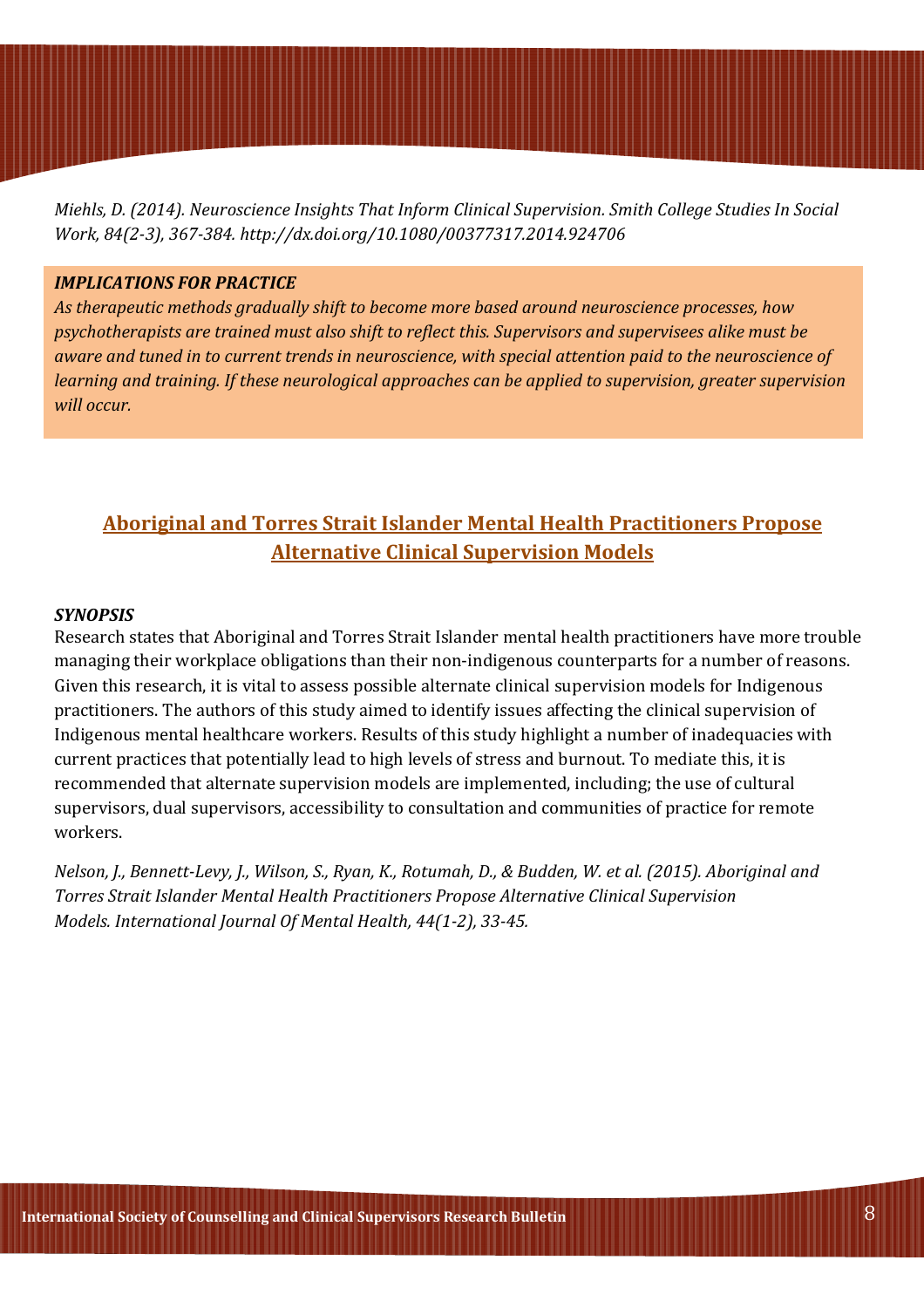#### http://dx.doi.org/10.1080/00207411.2015.1009748

#### IMPLICATIONS FOR PRACTICE

Being aware of cultural differences has long been at the forefront of the supervisory relationship. With this focus on specifically Indigenous culture, supervisors and supervisees can be aware of issues that must be remedied when Indigenous culture is present in supervision. As the authors of this study included solutions to the mentioned inadequacies, members of the supervisory alliance can put into action methods of mediating any potential barriers to effective supervision

# What's not being said? Recollections of nondisclosure in clinical supervision while in training

### SYNOPSIS

The phenomenon of non-disclosure in psychotherapy clinical supervision can present significant barriers to both the supervisory process and the learning process of the supervisee. The authors of this qualitative study aimed to examine non-disclosure in individual supervision by examining specific non-disclosures, and the reasons for these non-disclosures. Results from this study indicate that a strong, fulfilling supervisory relationship was a key mitigating factor that reduced instances of non-disclosure. A key recommendation offered by the authors was that role induction should be incorporated into training to teach supervisees how to more effectively utilise their supervision.

Sweeney, J., & Creaner, M. (2013). What's not being said? Recollections of nondisclosure in clinical supervision while in training. British Journal Of Guidance & Counselling, 42(2), 211-224.

http://dx.doi.org/10.1080/03069885.2013.872223

### IMPLICATIONS FOR PRACTICE

Implications from the results of this study add to the growing evidence that the supervisory relationship is a key aspect of the supervisory process. From this, supervisors and supervisees can work towards building a stronger supervisory relationship. The other major implication from this study stems from the recommendation of role induction. From this, supervisors can implement role induction into their supervisee's training to ensure that supervisees are aware of the nature and process of supervision.